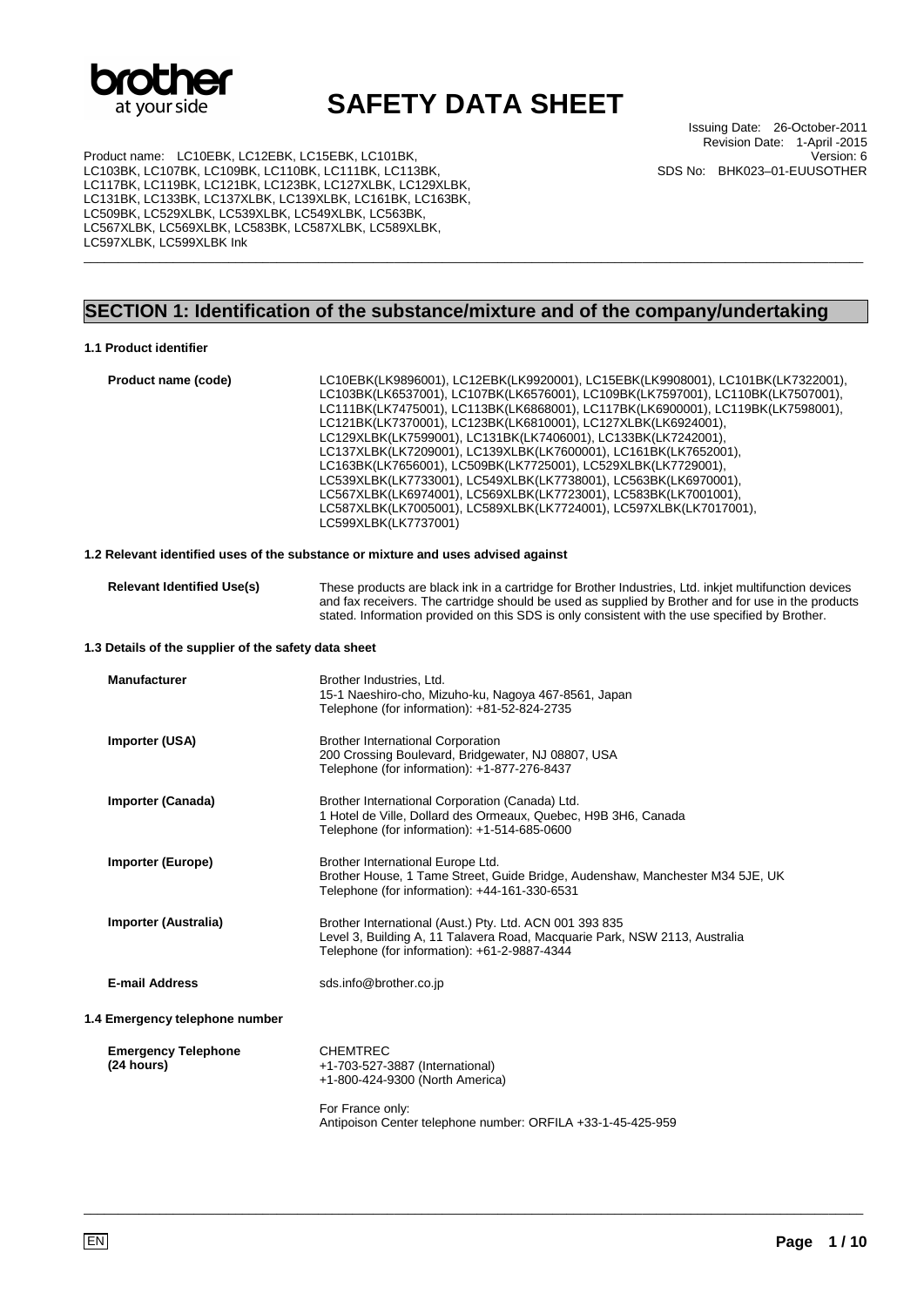

\_\_\_\_\_\_\_\_\_\_\_\_\_\_\_\_\_\_\_\_\_\_\_\_\_\_\_\_\_\_\_\_\_\_\_\_\_\_\_\_\_\_\_\_\_\_\_\_\_\_\_\_\_\_\_\_\_\_\_\_\_\_\_\_\_\_\_\_\_\_\_\_\_\_\_\_\_\_\_\_\_\_\_\_\_\_\_\_\_\_\_\_\_\_\_\_\_\_\_\_\_\_\_\_\_\_\_\_\_\_\_\_\_

Product name: LC10EBK, LC12EBK, LC15EBK, LC101BK, LC103BK, LC107BK, LC109BK, LC110BK, LC111BK, LC113BK, LC117BK, LC119BK, LC121BK, LC123BK, LC127XLBK, LC129XLBK, LC131BK, LC133BK, LC137XLBK, LC139XLBK, LC161BK, LC163BK, LC509BK, LC529XLBK, LC539XLBK, LC549XLBK, LC563BK, LC567XLBK, LC569XLBK, LC583BK, LC587XLBK, LC589XLBK, LC597XLBK, LC599XLBK Ink

### **SECTION 2: Hazards identification**

### **2.1 Classification of the substance or mixture**

**Classification according to Regulation (EC) No 1272/2008** 

Not classified as hazardous

### **Classification according to Directive 1999/45/EC**

Not classified as hazardous

### **Australia Classification**

Not classified as hazardous according to the criteria of NOHSC

### **2.2 Label elements**

**Labelling according to Regulation (EC) No. 1272/2008** 

#### **Hazard pictograms**  None

**Signal Word** None

#### **Hazard Statements** EUH208 - Contains 1,2-benzisothiazol-3(2H)-one. May produce an allergic reaction.

**Precautionary statements** None

### **2.3 Other hazards**

This product contains no substance considered to be persistent, bioaccumulating nor toxic (PBT). This product contains no substance considered to be very persistent nor very bioaccumulating (vPvB).

\_\_\_\_\_\_\_\_\_\_\_\_\_\_\_\_\_\_\_\_\_\_\_\_\_\_\_\_\_\_\_\_\_\_\_\_\_\_\_\_\_\_\_\_\_\_\_\_\_\_\_\_\_\_\_\_\_\_\_\_\_\_\_\_\_\_\_\_\_\_\_\_\_\_\_\_\_\_\_\_\_\_\_\_\_\_\_\_\_\_\_\_\_\_\_\_\_\_\_\_\_\_\_\_\_\_\_\_\_\_\_\_\_

Issuing Date: 26-October-2011 Revision Date: 1-April -2015 Version: 6 SDS No: BHK023–01-EUUSOTHER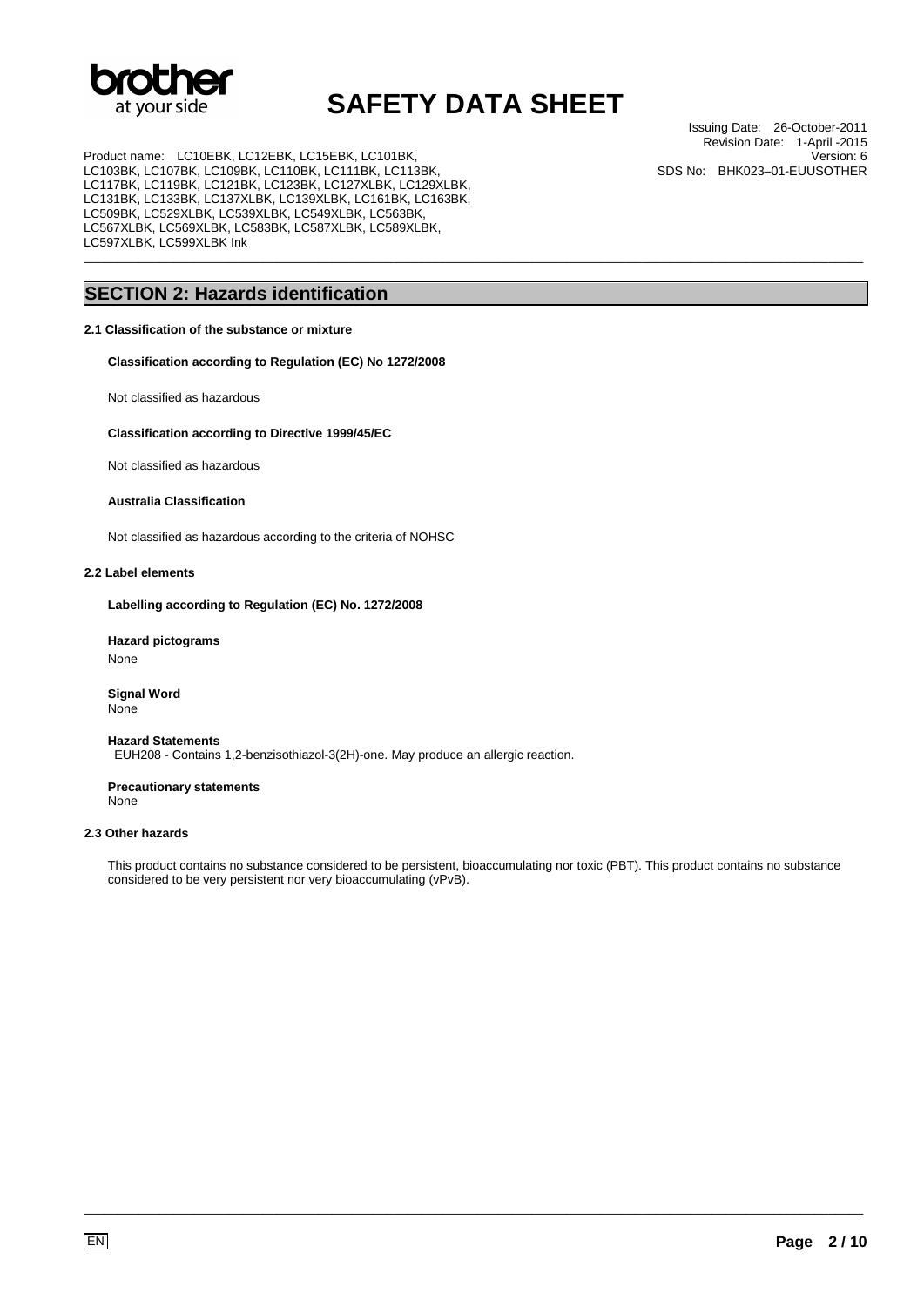

\_\_\_\_\_\_\_\_\_\_\_\_\_\_\_\_\_\_\_\_\_\_\_\_\_\_\_\_\_\_\_\_\_\_\_\_\_\_\_\_\_\_\_\_\_\_\_\_\_\_\_\_\_\_\_\_\_\_\_\_\_\_\_\_\_\_\_\_\_\_\_\_\_\_\_\_\_\_\_\_\_\_\_\_\_\_\_\_\_\_\_\_\_\_\_\_\_\_\_\_\_\_\_\_\_\_\_\_\_\_\_\_\_

Product name: LC10EBK, LC12EBK, LC15EBK, LC101BK, LC103BK, LC107BK, LC109BK, LC110BK, LC111BK, LC113BK, LC117BK, LC119BK, LC121BK, LC123BK, LC127XLBK, LC129XLBK, LC131BK, LC133BK, LC137XLBK, LC139XLBK, LC161BK, LC163BK, LC509BK, LC529XLBK, LC539XLBK, LC549XLBK, LC563BK, LC567XLBK, LC569XLBK, LC583BK, LC587XLBK, LC589XLBK, LC597XLBK, LC599XLBK Ink

## **SECTION 3: Composition/information on ingredients**

#### **3.2 Mixtures**

**Description of the mixture:** Water based inkjet ink (Mixture).

| <b>Chemical Name</b>         | <b>CAS-No</b> | <b>EC-No</b> | $w/w$ %  | <b>Classification</b><br>(67/548/EEC)          | <b>Classification</b><br>(EU Reg. 1272/2008)                                                                               |
|------------------------------|---------------|--------------|----------|------------------------------------------------|----------------------------------------------------------------------------------------------------------------------------|
| Glycerol                     | $56 - 81 - 5$ | 200-289-5    | $5 - 15$ | Not classified                                 | Not classified                                                                                                             |
| Carbon Black                 | 1333-86-4     | 215-609-9    | $1 - 10$ | Not classified                                 | Not classified                                                                                                             |
| Diethylene glycol            | 111-46-6      | 203-872-2    | $1-9$    | Xn: R22                                        | Acute Tox. 4 (H302)                                                                                                        |
| Water                        | 7732-18-5     | 231-791-2    | 60-70    | Not classified                                 | Not classified                                                                                                             |
| 1,2-benzisothiazol-3(2H)-one | 2634-33-5     | 220-120-9    | < 0.05   | Xn: R22<br>Xi: R41<br>Xi: R38<br>R43<br>N; R50 | Acute Tox. 4 (Oral), H302<br>Skin Irrit. 2, H315<br>Eye Dam. 1, H318<br><b>Skin Sens. 1, H317</b><br>Aquatic Acute 1, H400 |

For the full text of R-phrases and H-Statements see Section 16

### **SECTION 4: First aid measures**

#### **4.1 Description of first aid measures**

| General advice                                                                       | If symptoms persist, obtain medical attention.                                                                                      |
|--------------------------------------------------------------------------------------|-------------------------------------------------------------------------------------------------------------------------------------|
| Inhalation                                                                           | Obtain medical attention. In case of accident by inhalation remove casualty to fresh air and keep at<br>rest.                       |
| Skin contact                                                                         | Remove contaminated clothing immediately and wash affected skin with plenty of water or soap and<br>water.                          |
| Eye contact                                                                          | Obtain medical attention. If substance has got into the eyes, immediately wash out with plenty of<br>water for at least 15 minutes. |
| Ingestion                                                                            | Obtain immediate medical attention. Wash out mouth with water and give 100-200 ml of water to<br>drink.                             |
| 4.2 Most important symptoms and<br>effects, both acute and delayed                   | Skin contact: Repeated and/or prolonged skin contact may cause irritation.                                                          |
|                                                                                      | Eye contact: May cause eye irritation.                                                                                              |
|                                                                                      | Ingestion: Ingestion may cause irritation of the gastrointestinal tract. Unlikely route of exposure.                                |
|                                                                                      | Inhalation: Unlikely route of exposure.                                                                                             |
| 4.3 Indication of any immediate<br>medical attention and special<br>treatment needed | Treat symptomatically.                                                                                                              |

\_\_\_\_\_\_\_\_\_\_\_\_\_\_\_\_\_\_\_\_\_\_\_\_\_\_\_\_\_\_\_\_\_\_\_\_\_\_\_\_\_\_\_\_\_\_\_\_\_\_\_\_\_\_\_\_\_\_\_\_\_\_\_\_\_\_\_\_\_\_\_\_\_\_\_\_\_\_\_\_\_\_\_\_\_\_\_\_\_\_\_\_\_\_\_\_\_\_\_\_\_\_\_\_\_\_\_\_\_\_\_\_\_

Issuing Date: 26-October-2011 Revision Date: 1-April -2015

SDS No: BHK023–01-EUUSOTHER

Version: 6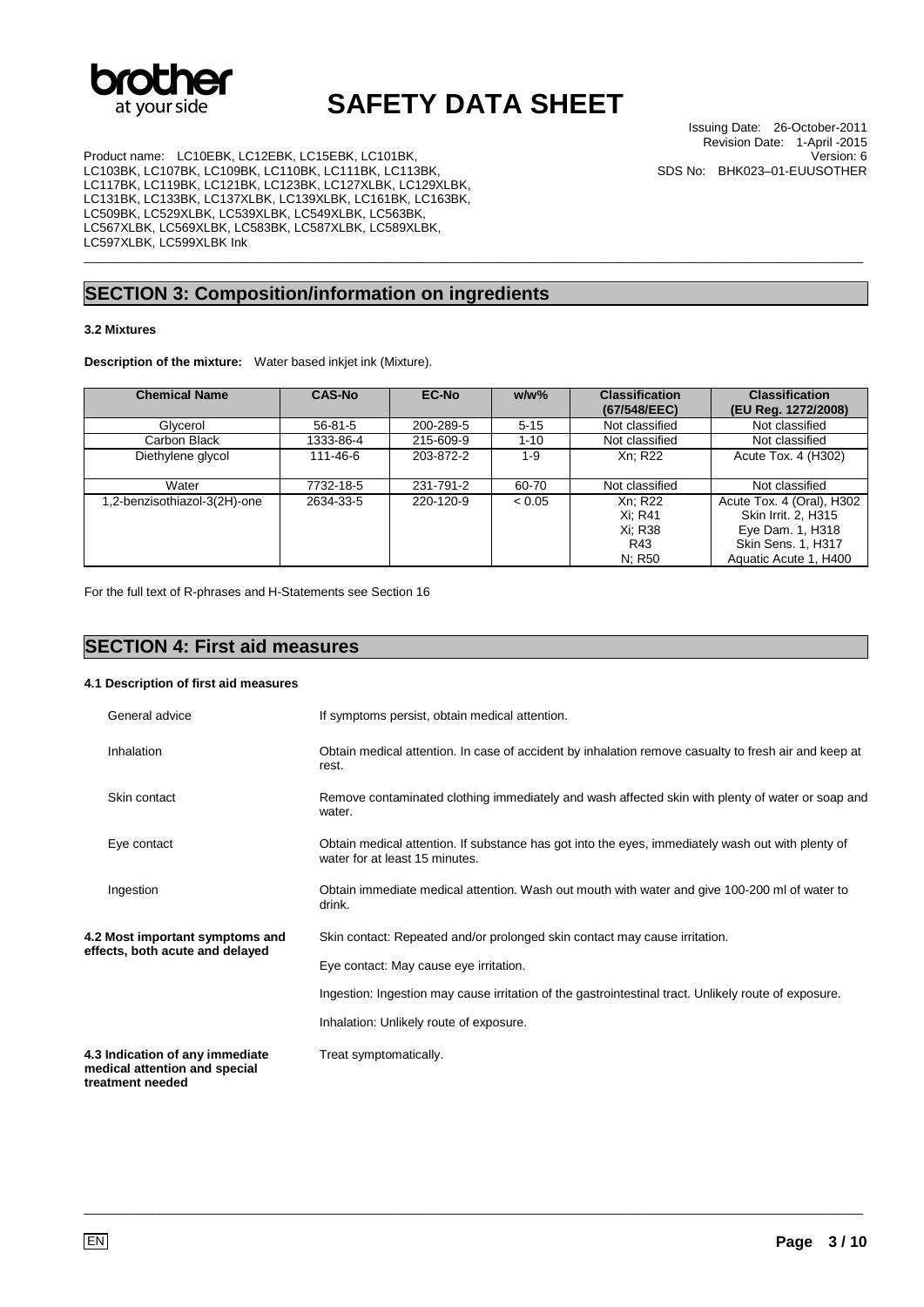

Issuing Date: 26-October-2011 Revision Date: 1-April -2015 Version: 6 SDS No: BHK023–01-EUUSOTHER

Product name: LC10EBK, LC12EBK, LC15EBK, LC101BK, LC103BK, LC107BK, LC109BK, LC110BK, LC111BK, LC113BK, LC117BK, LC119BK, LC121BK, LC123BK, LC127XLBK, LC129XLBK, LC131BK, LC133BK, LC137XLBK, LC139XLBK, LC161BK, LC163BK, LC509BK, LC529XLBK, LC539XLBK, LC549XLBK, LC563BK, LC567XLBK, LC569XLBK, LC583BK, LC587XLBK, LC589XLBK, LC597XLBK, LC599XLBK Ink

### **SECTION 5: Firefighting measures**

| 5.1 Extinguishing media<br>Suitable Extinguishing Media      | Extinguish preferably with dry chemical, carbon dioxide, water spray, foam.                                                                                                                                                                                                                                                                                                                                                                |
|--------------------------------------------------------------|--------------------------------------------------------------------------------------------------------------------------------------------------------------------------------------------------------------------------------------------------------------------------------------------------------------------------------------------------------------------------------------------------------------------------------------------|
| Unsuitable Extinguishing Media                               | None.                                                                                                                                                                                                                                                                                                                                                                                                                                      |
| 5.2 Special hazards arising from the<br>substance or mixture | Thermal decomposition of organic components may result in occurrence of oxides of carbon. Toxic<br>gases may be formed upon combustion and represents a hazard to firefighters. Combustion<br>products: See Section: 10.                                                                                                                                                                                                                   |
| 5.3 Advice for firefighters                                  | Use appropriate respirator for carbon monoxide and carbon dioxide. Wear positive pressure<br>self-contained breathing apparatus (SCBA) during the attack phase of firefighting operations and<br>during cleanup in enclosed or poorly ventilated areas immediately after a fire. Personnel not having<br>suitable respiratory protection must leave the area to prevent significant exposure to toxic<br>combustion gases from any source. |

\_\_\_\_\_\_\_\_\_\_\_\_\_\_\_\_\_\_\_\_\_\_\_\_\_\_\_\_\_\_\_\_\_\_\_\_\_\_\_\_\_\_\_\_\_\_\_\_\_\_\_\_\_\_\_\_\_\_\_\_\_\_\_\_\_\_\_\_\_\_\_\_\_\_\_\_\_\_\_\_\_\_\_\_\_\_\_\_\_\_\_\_\_\_\_\_\_\_\_\_\_\_\_\_\_\_\_\_\_\_\_\_\_

### **SECTION 6: Accidental release measures**

| 6.1 Personal precautions, protective<br>equipment and emergency<br>procedures | Ensure adequate ventilation. Avoid contact with eyes.                                                |
|-------------------------------------------------------------------------------|------------------------------------------------------------------------------------------------------|
| 6.2 Environmental precautions                                                 | Prevent substance entering sewers. Washings must be prevented from entering surface water<br>drains. |
| 6.3 Methods and materials for<br>containment and cleaning up                  | Wipe up with absorbent towel. Wash with water to remove remaining traces of ink.                     |
| 6.4 Reference to other sections                                               | For personal protection: See section 8.<br>For disposal considerations: See section 13.              |

### **SECTION 7: Handling and storage**

| 7.1 Precautions for safe handling                                   | Keep out of the reach of children. Avoid contact with skin and eyes.                                                                                                                                                    |
|---------------------------------------------------------------------|-------------------------------------------------------------------------------------------------------------------------------------------------------------------------------------------------------------------------|
| 7.2 Conditions for safe storage,<br>including any incompatibilities | Keep away from oxidizing agents.                                                                                                                                                                                        |
| 7.3 Specific end use(s)                                             | These products are black ink in a cartridge for Brother Industries, Ltd. inkjet multifunction devices<br>and fax receivers. This cartridge should be used as supplied by Brother and for use in the products<br>stated. |

## **SECTION 8: Exposure controls/personal protection**

### **8.1 Control Parameters**

#### **Occupational Exposure Limits**

| <b>Chemical Name</b> | Glycerol<br>$56 - 81 - 5$        |
|----------------------|----------------------------------|
| <b>ACGIH TLV</b>     | TWA: $10 \text{ mg/m}^3$<br>mist |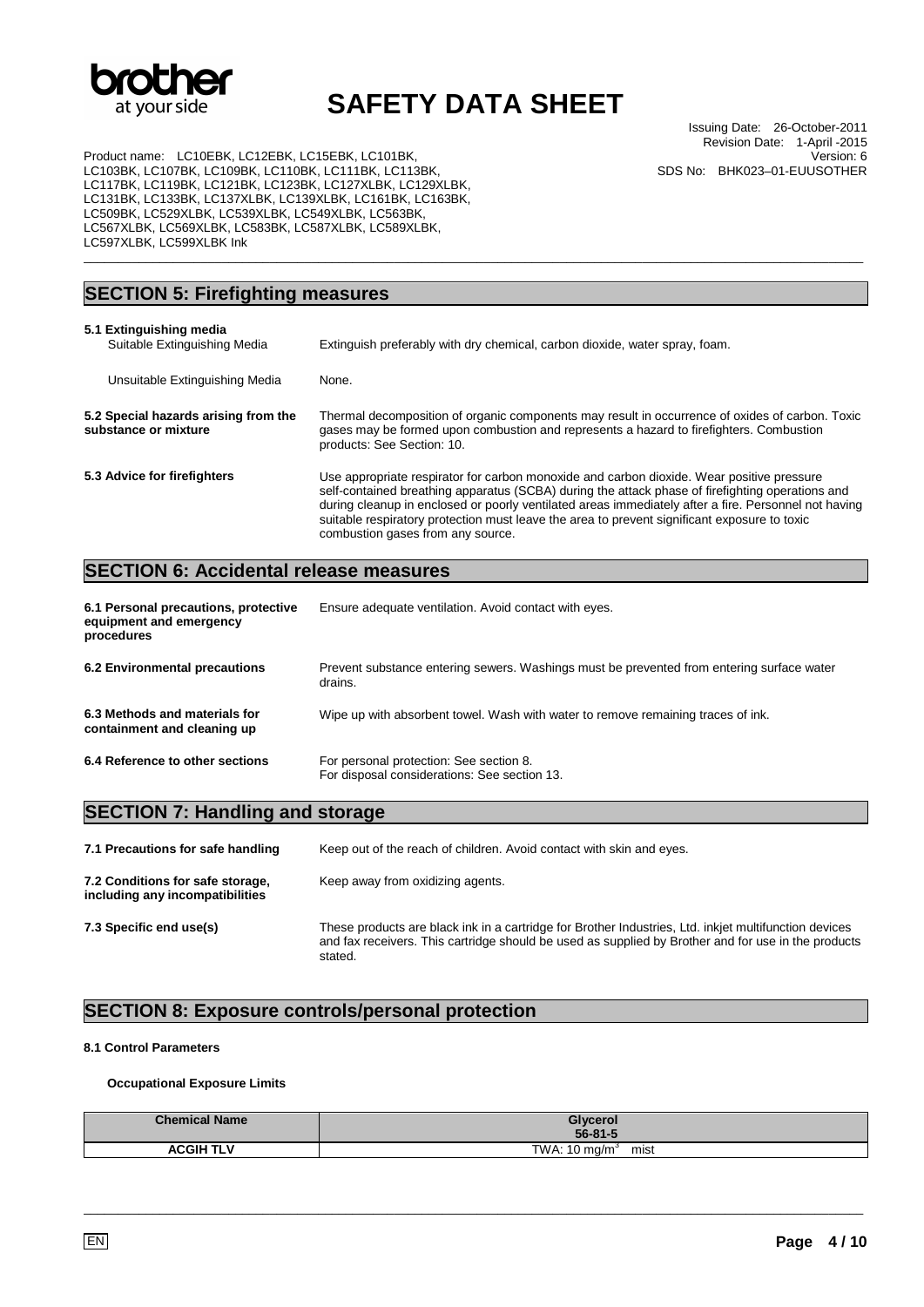

\_\_\_\_\_\_\_\_\_\_\_\_\_\_\_\_\_\_\_\_\_\_\_\_\_\_\_\_\_\_\_\_\_\_\_\_\_\_\_\_\_\_\_\_\_\_\_\_\_\_\_\_\_\_\_\_\_\_\_\_\_\_\_\_\_\_\_\_\_\_\_\_\_\_\_\_\_\_\_\_\_\_\_\_\_\_\_\_\_\_\_\_\_\_\_\_\_\_\_\_\_\_\_\_\_\_\_\_\_\_\_\_\_

Issuing Date: 26-October-2011 Revision Date: 1-April -2015 Version: 6 SDS No: BHK023–01-EUUSOTHER

Product name: LC10EBK, LC12EBK, LC15EBK, LC101BK, LC103BK, LC107BK, LC109BK, LC110BK, LC111BK, LC113BK, LC117BK, LC119BK, LC121BK, LC123BK, LC127XLBK, LC129XLBK, LC131BK, LC133BK, LC137XLBK, LC139XLBK, LC161BK, LC163BK, LC509BK, LC529XLBK, LC539XLBK, LC549XLBK, LC563BK, LC567XLBK, LC569XLBK, LC583BK, LC587XLBK, LC589XLBK, LC597XLBK, LC599XLBK Ink

| <b>OSHA PEL</b>           | TWA: $15 \text{ mg/m}^3$<br>mist, total particulate             |
|---------------------------|-----------------------------------------------------------------|
| <b>European Union</b>     | TWA: $5 \text{ mg/m}^3$<br>mist, respirable fraction            |
| <b>The United Kingdom</b> | STEL: $30 \text{ mg/m}^3$                                       |
|                           | TWA: 10 mg/m $3$                                                |
| <b>France</b>             | TWA: $10 \text{ mg/m}^3$                                        |
| Spain                     | TWA: 10 mg/m <sup>3</sup>                                       |
| Germany                   | TWA: $50 \text{ mg/m}^3$                                        |
|                           | Ceiling / Peak: 100 mg/m <sup>3</sup>                           |
| Portugal                  | TWA: $10 \text{ mg/m}^3$                                        |
| <b>Finland</b>            | TWA: $20 \text{ mg/m}^3$                                        |
| <b>Switzerland</b>        | STEL: 100 mg/m <sup>3</sup>                                     |
|                           | TWA: 50 mg/ $m3$                                                |
| Poland                    | TWA: $10 \text{ mg/m}^3$                                        |
| Ireland                   | TWA: 10 mg/m <sup>3</sup><br><b>Carbon Black</b>                |
| <b>Chemical Name</b>      | 1333-86-4                                                       |
| <b>ACGIH TLV</b>          | TWA: $3 \text{ mg/m}^3$ inhalable fraction                      |
| <b>OSHA PEL</b>           | TWA: $3.5 \text{ mg/m}^3$                                       |
| <b>European Union</b>     |                                                                 |
| The United Kingdom        | STEL: $7 \text{ mg/m}^3$                                        |
|                           | TWA: $3.5 \text{ mg/m}^3$                                       |
| <b>France</b>             | TWA: $3.5 \text{ mg/m}^3$                                       |
| Spain                     | TWA: $3.5 \text{ mg/m}^3$                                       |
| Germany                   | Carc                                                            |
| Portugal                  | TWA: $3.5 \text{ mg/m}^3$                                       |
| <b>Finland</b>            | TWA: $3.5 \text{ mg/m}^3$<br>STEL: $7 \text{ mg/m}^3$           |
| <b>Denmark</b>            | TWA: $3.5 \text{ mg/m}^3$                                       |
| Poland                    | TWA: $4.0 \text{ mg/m}^3$                                       |
| Norway                    | TWA: $3.5 \text{ mg/m}^3$                                       |
|                           | STEL: $7 \text{ mg/m}^3$                                        |
| Ireland                   | TWA: $3.5 \text{ mg/m}^3$                                       |
|                           | STEL: 7 mg/m <sup>3</sup>                                       |
| <b>Chemical Name</b>      | Diethylene glycol<br>111-46-6                                   |
| <b>ACGIH TLV</b>          |                                                                 |
| <b>OSHA PEL</b>           | $\blacksquare$                                                  |
| <b>European Union</b>     |                                                                 |
| The United Kingdom        | STEL: 69 ppm                                                    |
|                           | STEL: $303 \text{ mg/m}^3$                                      |
|                           | TWA: 23 ppm                                                     |
|                           | TWA: 101 mg/m <sup>3</sup>                                      |
| Germany                   | TWA: 10 ppm                                                     |
|                           | TWA: 44 $mg/m3$                                                 |
|                           | Ceiling / Peak: 40 ppm<br>Ceiling / Peak: 176 mg/m <sup>3</sup> |
|                           |                                                                 |
|                           |                                                                 |
| <b>Denmark</b>            | TWA: 2.5 ppm                                                    |
|                           | TWA: 11 mg/m <sup>3</sup>                                       |
| Austria                   | STEL 40 ppm                                                     |
|                           | STEL 176 $mg/m3$                                                |
|                           | TWA: 10 ppm<br>TWA: $44 \text{ mg/m}^3$                         |
| Switzerland               | STEL: 40 ppm                                                    |
|                           | STEL: 176 mg/m <sup>3</sup>                                     |
|                           | <b>TWA: 10 ppm</b>                                              |
|                           | TWA: 44 mg/m <sup>3</sup>                                       |
| Poland                    | TWA: $10 \text{ mg/m}^3$                                        |
|                           |                                                                 |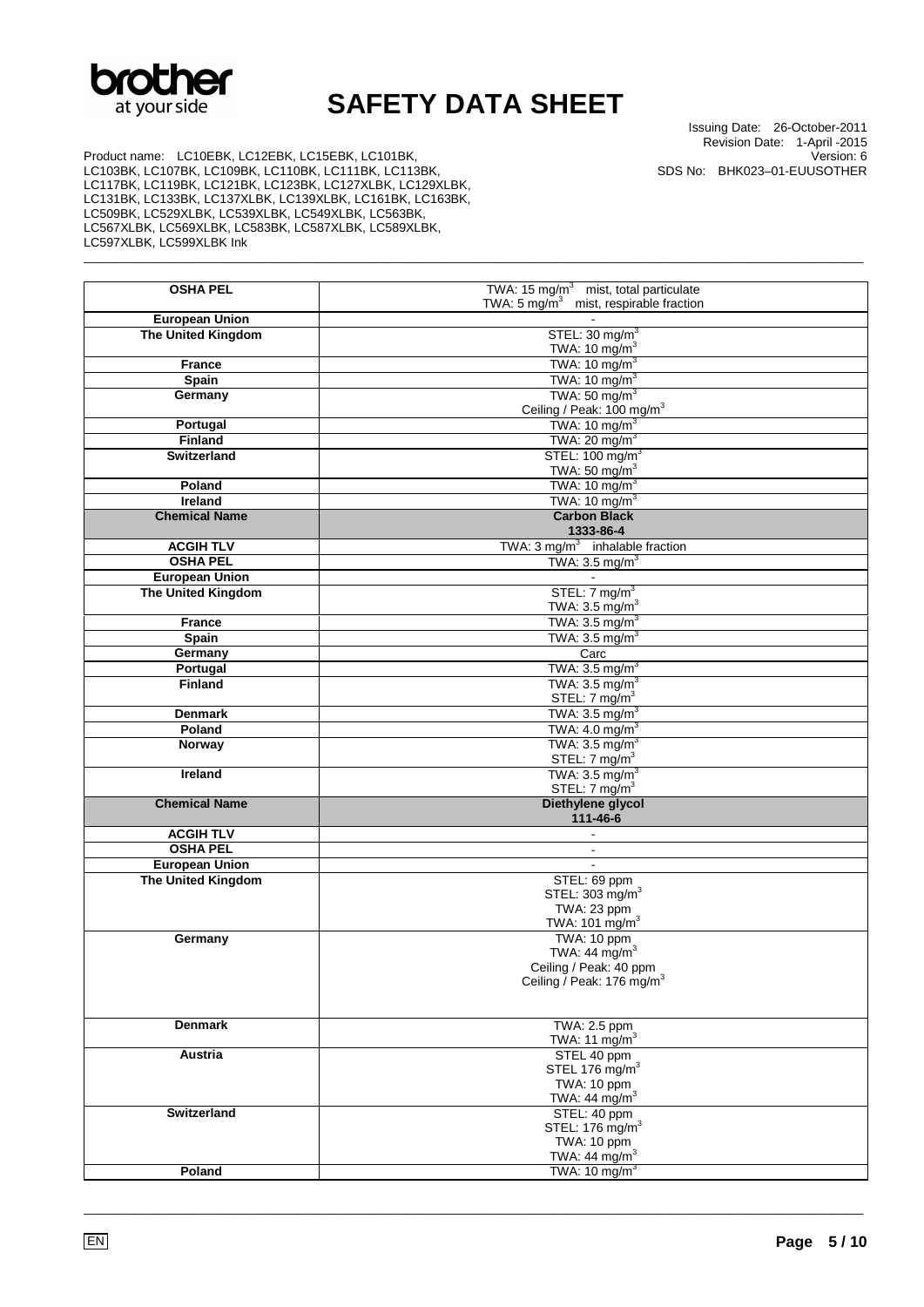

Issuing Date: 26-October-2011 Revision Date: 1-April -2015 Version: 6 SDS No: BHK023–01-EUUSOTHER

Product name: LC10EBK, LC12EBK, LC15EBK, LC101BK, LC103BK, LC107BK, LC109BK, LC110BK, LC111BK, LC113BK, LC117BK, LC119BK, LC121BK, LC123BK, LC127XLBK, LC129XLBK, LC131BK, LC133BK, LC137XLBK, LC139XLBK, LC161BK, LC163BK, LC509BK, LC529XLBK, LC539XLBK, LC549XLBK, LC563BK, LC567XLBK, LC569XLBK, LC583BK, LC587XLBK, LC589XLBK, LC597XLBK, LC599XLBK Ink

| nα | <b>TWA: 23</b><br>opm |
|----|-----------------------|
|    |                       |
|    | OC<br>TWA.<br>ma/m    |
|    |                       |

\_\_\_\_\_\_\_\_\_\_\_\_\_\_\_\_\_\_\_\_\_\_\_\_\_\_\_\_\_\_\_\_\_\_\_\_\_\_\_\_\_\_\_\_\_\_\_\_\_\_\_\_\_\_\_\_\_\_\_\_\_\_\_\_\_\_\_\_\_\_\_\_\_\_\_\_\_\_\_\_\_\_\_\_\_\_\_\_\_\_\_\_\_\_\_\_\_\_\_\_\_\_\_\_\_\_\_\_\_\_\_\_\_

#### **8.2 Exposure controls**

| Good general ventilation should be sufficient under normal use.                                                                                     |
|-----------------------------------------------------------------------------------------------------------------------------------------------------|
| Not normally required. For use other than in normal operating procedures (such as in the event of<br>large spill), the following should be applied: |
| Safety goggles.                                                                                                                                     |
| Protective gloves.                                                                                                                                  |
| Long sleeved clothing and long pants.                                                                                                               |
| Large spillages: Wear suitable respiratory protective equipment.                                                                                    |
|                                                                                                                                                     |
|                                                                                                                                                     |

\_\_\_\_\_\_\_\_\_\_\_\_\_\_\_\_\_\_\_\_\_\_\_\_\_\_\_\_\_\_\_\_\_\_\_\_\_\_\_\_\_\_\_\_\_\_\_\_\_\_\_\_\_\_\_\_\_\_\_\_\_\_\_\_\_\_\_\_\_\_\_\_\_\_\_\_\_\_\_\_\_\_\_\_\_\_\_\_\_\_\_\_\_\_\_\_\_\_\_\_\_\_\_\_\_\_\_\_\_\_\_\_\_

**Environmental Exposure Controls** Avoid release to the environment.

### **SECTION 9: Physical and chemical properties**

### **9.1 Information on basic physical and chemical properties**

| Appearance                                      |                                      |
|-------------------------------------------------|--------------------------------------|
| Physical state                                  | Liquid                               |
| Color                                           | <b>Black</b>                         |
| Odor                                            | Slight                               |
| Odor Threshold                                  | No information available             |
| рH                                              | 7 - 9                                |
| Melting point/freezing point                    | $-/-5$ °C                            |
| Initial boiling point and boiling range         | > 100 °C                             |
| <b>Flash Point</b>                              | Not less than 93.3°C                 |
|                                                 | (Tag closed cup; Cleveland open cup) |
| Evaporation rate                                | No information available             |
| Flammability (solid, gas)                       | Not applicable                       |
| Upper/lower flammability or explosive<br>limits | No information available             |
| Vapor pressure                                  | No information available             |
| Vapor density                                   | No information available             |
| Relative density                                | 1.0 - 1.1 $(H_2O=1)$                 |
| Solubility(ies)                                 | Soluble (water)                      |
| Partition coefficient: n-octanol/water          | No information available             |
| Auto-ignition temperature                       | >400 °C                              |
| Decomposition temperature                       | No information available             |
| Viscosity                                       | $2 - 5$ mPa $\cdot$ s                |
| <b>Explosive properties</b>                     | Not explosive                        |
| Oxidizing properties                            | No information available             |
|                                                 |                                      |

### **9.2 Other information**

No information available.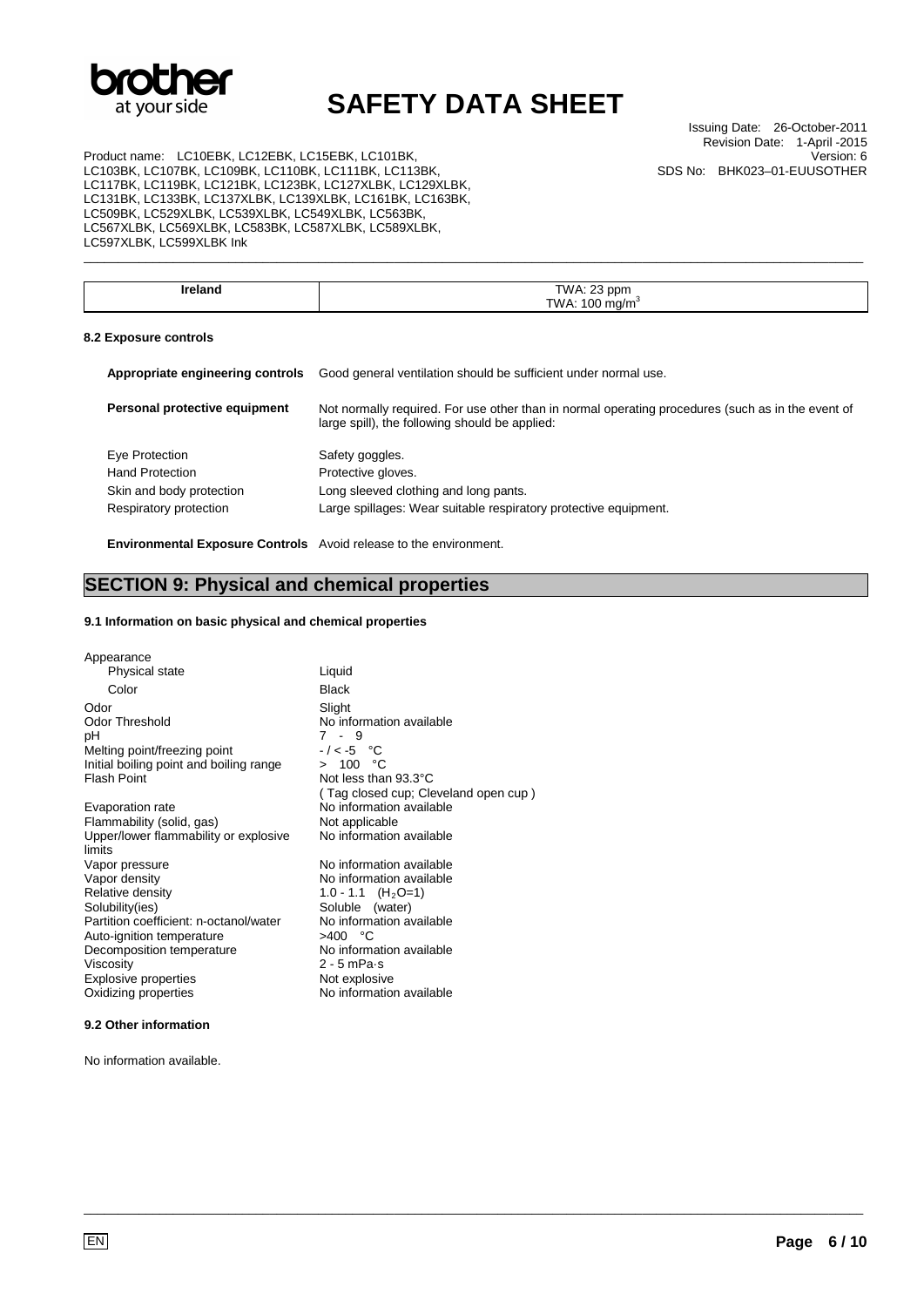

\_\_\_\_\_\_\_\_\_\_\_\_\_\_\_\_\_\_\_\_\_\_\_\_\_\_\_\_\_\_\_\_\_\_\_\_\_\_\_\_\_\_\_\_\_\_\_\_\_\_\_\_\_\_\_\_\_\_\_\_\_\_\_\_\_\_\_\_\_\_\_\_\_\_\_\_\_\_\_\_\_\_\_\_\_\_\_\_\_\_\_\_\_\_\_\_\_\_\_\_\_\_\_\_\_\_\_\_\_\_\_\_\_

Product name: LC10EBK, LC12EBK, LC15EBK, LC101BK, LC103BK, LC107BK, LC109BK, LC110BK, LC111BK, LC113BK, LC117BK, LC119BK, LC121BK, LC123BK, LC127XLBK, LC129XLBK, LC131BK, LC133BK, LC137XLBK, LC139XLBK, LC161BK, LC163BK, LC509BK, LC529XLBK, LC539XLBK, LC549XLBK, LC563BK, LC567XLBK, LC569XLBK, LC583BK, LC587XLBK, LC589XLBK, LC597XLBK, LC599XLBK Ink

Issuing Date: 26-October-2011 Revision Date: 1-April -2015 Version: 6 SDS No: BHK023–01-EUUSOTHER

## **SECTION 10: Stability and reactivity**

| 10.1 Reactivity                            | No information available.                                |
|--------------------------------------------|----------------------------------------------------------|
| <b>10.2 Chemical stability</b>             | Stable.                                                  |
| 10.3 Possibility of hazardous<br>reactions | No information available.                                |
| 10.4 Conditions to avoid                   | No information available.                                |
| 10.5 Incompatible materials                | Strong oxidizing agents.                                 |
| 10.6 Hazardous decomposition<br>products   | Contains: Carbon monoxide (CO). Carbon dioxide $(CO2)$ . |

### **SECTION 11: Toxicological information**

### **11.1 Information on toxicological effects**

### **Acute toxicity**

| Inhalation<br>Eye contact<br>Skin contact<br>Ingestion | No information available.<br>No information available.<br>No information available.<br>$LD_{50} > 2000$ mg/kg (Method: OECD#420)                                                                                                                                                                                                                                                                                                                                                                                                                                                                                         |
|--------------------------------------------------------|--------------------------------------------------------------------------------------------------------------------------------------------------------------------------------------------------------------------------------------------------------------------------------------------------------------------------------------------------------------------------------------------------------------------------------------------------------------------------------------------------------------------------------------------------------------------------------------------------------------------------|
| <b>Skin corrosion/irritation</b>                       | Non-irritant. (Method: OECD#404)                                                                                                                                                                                                                                                                                                                                                                                                                                                                                                                                                                                         |
| Serious eye damage/irritation                          | Minimal irritant to the eye. (Method: OECD#405)                                                                                                                                                                                                                                                                                                                                                                                                                                                                                                                                                                          |
| Respiratory or skin sensitisation                      | It is not a skin sensitizer. (Method: OECD#429)                                                                                                                                                                                                                                                                                                                                                                                                                                                                                                                                                                          |
| <b>Mutagenicity</b>                                    | Negative. (Method: OECD#471)                                                                                                                                                                                                                                                                                                                                                                                                                                                                                                                                                                                             |
| Carcinogenicity                                        | Carbon Black: In 1996, the IARC re-evaluated carbon black as a Group 2B carcinogen (possible<br>human carcinogen). This classification is given to chemicals, for which there is inadequate human<br>evidence, but sufficient animal evidence on which to base an opinion of carcinogenicity. The<br>classification is based upon the development of lung tumors in rats receiving chronic inhalation<br>exposures to free carbon black at levels that induce particle overload of the lung. Studies performed<br>in animal models other than rats did not show any association between carbon black and lung<br>tumors. |
|                                                        | Other ingredients of this product have not been classified as carcinogens according to IARC<br>monographs, NTP and OSHA.                                                                                                                                                                                                                                                                                                                                                                                                                                                                                                 |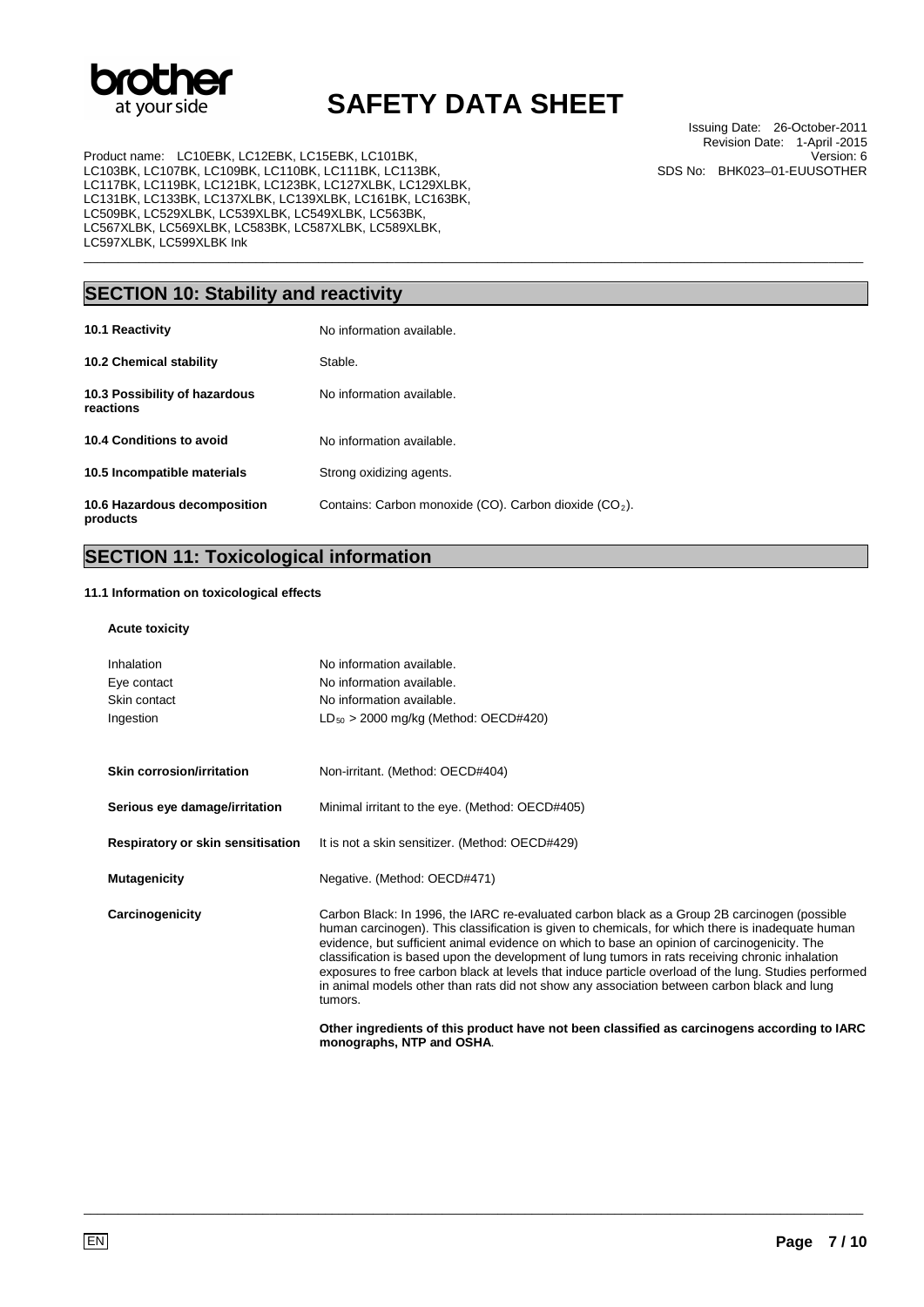

Issuing Date: 26-October-2011 Revision Date: 1-April -2015 Version: 6 SDS No: BHK023–01-EUUSOTHER

Product name: LC10EBK, LC12EBK, LC15EBK, LC101BK, LC103BK, LC107BK, LC109BK, LC110BK, LC111BK, LC113BK, LC117BK, LC119BK, LC121BK, LC123BK, LC127XLBK, LC129XLBK, LC131BK, LC133BK, LC137XLBK, LC139XLBK, LC161BK, LC163BK, LC509BK, LC529XLBK, LC539XLBK, LC549XLBK, LC563BK, LC567XLBK, LC569XLBK, LC583BK, LC587XLBK, LC589XLBK, LC597XLBK, LC599XLBK Ink

## **SECTION 12: Ecological information**

### **12.1 Toxicity**

| <b>Chemical Name</b> | <b>Toxicity to algae</b> | <b>Toxicity to fish</b>       | Toxicity to daphnia and other<br>aquatic invertebrates |
|----------------------|--------------------------|-------------------------------|--------------------------------------------------------|
| Glycerol             |                          | $LC_{50}$ : 51 - 57 mL/L 96 h | $EC_{50}$ : >500 mg/L 24 h                             |
| $56 - 81 - 5$        |                          | static (Oncorhynchus mykiss)  | (Daphnia magna)                                        |
| Carbon Black         |                          |                               | $EC_{50}$ : >5600 mg/L 24 h                            |
| 1333-86-4            |                          |                               | (Daphnia magna)                                        |
| Diethylene glycol    |                          | $LC_{50}$ : 75200 mg/L 96 h   | $EC_{50}$ : 84000 mg/L 48 h                            |
| 111-46-6             |                          | flow-through (Pimephales      | (Daphnia magna)                                        |
|                      |                          | promelas)                     |                                                        |

\_\_\_\_\_\_\_\_\_\_\_\_\_\_\_\_\_\_\_\_\_\_\_\_\_\_\_\_\_\_\_\_\_\_\_\_\_\_\_\_\_\_\_\_\_\_\_\_\_\_\_\_\_\_\_\_\_\_\_\_\_\_\_\_\_\_\_\_\_\_\_\_\_\_\_\_\_\_\_\_\_\_\_\_\_\_\_\_\_\_\_\_\_\_\_\_\_\_\_\_\_\_\_\_\_\_\_\_\_\_\_\_\_

#### 12.2 Persistance and degradability No information available.

#### **12.3 Bioaccumulative potential**

| <b>Chemical Name</b><br>Glvcerol<br>Diethylene glycol |                           | log Pow<br>$-1.76$<br>$-1.98$ |                                            |                           |                                                                                                                                                                                                  |
|-------------------------------------------------------|---------------------------|-------------------------------|--------------------------------------------|---------------------------|--------------------------------------------------------------------------------------------------------------------------------------------------------------------------------------------------|
|                                                       |                           |                               | 12.4 Mobility in soil                      | No information available. |                                                                                                                                                                                                  |
|                                                       |                           |                               | 12.5 Results of PBT and vPvB<br>assessment | (vPvB).                   | This product contains no substance considered to be persistent, bioaccumulating nor toxic (PBT).<br>This product contains no substance considered to be very persistent nor very bioaccumulating |
| 12.6 Other adverse effects                            | No information available. |                               |                                            |                           |                                                                                                                                                                                                  |

### **SECTION 13: Disposal considerations**

**13.1 Waste treatment methods** Dispose of in accordance with Federal, State, and local regulations.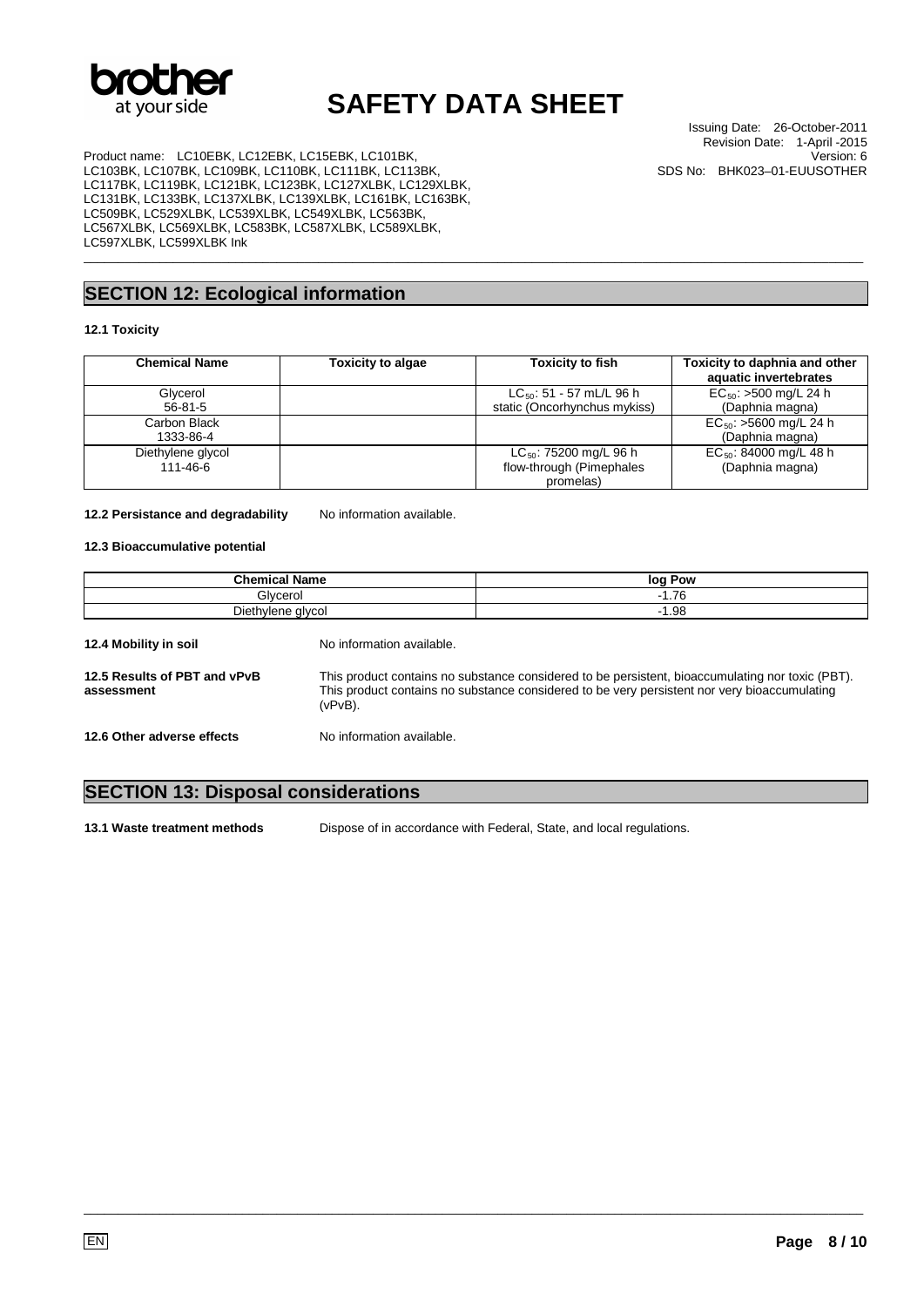

\_\_\_\_\_\_\_\_\_\_\_\_\_\_\_\_\_\_\_\_\_\_\_\_\_\_\_\_\_\_\_\_\_\_\_\_\_\_\_\_\_\_\_\_\_\_\_\_\_\_\_\_\_\_\_\_\_\_\_\_\_\_\_\_\_\_\_\_\_\_\_\_\_\_\_\_\_\_\_\_\_\_\_\_\_\_\_\_\_\_\_\_\_\_\_\_\_\_\_\_\_\_\_\_\_\_\_\_\_\_\_\_\_

Product name: LC10EBK, LC12EBK, LC15EBK, LC101BK, LC103BK, LC107BK, LC109BK, LC110BK, LC111BK, LC113BK, LC117BK, LC119BK, LC121BK, LC123BK, LC127XLBK, LC129XLBK, LC131BK, LC133BK, LC137XLBK, LC139XLBK, LC161BK, LC163BK, LC509BK, LC529XLBK, LC539XLBK, LC549XLBK, LC563BK, LC567XLBK, LC569XLBK, LC583BK, LC587XLBK, LC589XLBK, LC597XLBK, LC599XLBK Ink

## **SECTION 14: Transport information**

Not classified according to the United Nations "Recommendations on the Transport of Dangerous Goods"

| 14.1 UN Number                                                                      | <b>None</b>    |
|-------------------------------------------------------------------------------------|----------------|
| 14.2 UN proper shipping name                                                        | <b>None</b>    |
| 14.3 Transport hazard class(es)                                                     | None           |
| 14.4 Packing Group                                                                  | <b>None</b>    |
| <b>14.5 Environmental hazards</b>                                                   | <b>None</b>    |
| 14.6 Special precautions for user                                                   | None           |
| 14.7 Transport in bulk according to<br>Annex II of Marpol 73/78 and the IBC<br>Code | Not applicable |

Not regulated under DOT, IMDG, IATA.

### **SECTION 15: Regulatory information**

| substance or mixture | 15.1 Safety, health and environmental EU:Not classified as dangerous for supply/use. (1999/45/EC)<br>requlations/legislation specific for the USA: All chemical substances contained in this product are and had been listed on the TSCA<br>Chemical Substances Inventory, and none is subject to any of the following TSCA requirements:<br>section 4 test rules; proposed or final section 5(a)(2) significant new use rules; section 5(e) consent<br>orders; section 8(a) preliminary assessment information rules; and section 8(d) health and safety<br>data reporting rules.<br><b>Canada:</b> WHMIS: Not applicable. (Manufactured article) |
|----------------------|----------------------------------------------------------------------------------------------------------------------------------------------------------------------------------------------------------------------------------------------------------------------------------------------------------------------------------------------------------------------------------------------------------------------------------------------------------------------------------------------------------------------------------------------------------------------------------------------------------------------------------------------------|
|                      |                                                                                                                                                                                                                                                                                                                                                                                                                                                                                                                                                                                                                                                    |

\_\_\_\_\_\_\_\_\_\_\_\_\_\_\_\_\_\_\_\_\_\_\_\_\_\_\_\_\_\_\_\_\_\_\_\_\_\_\_\_\_\_\_\_\_\_\_\_\_\_\_\_\_\_\_\_\_\_\_\_\_\_\_\_\_\_\_\_\_\_\_\_\_\_\_\_\_\_\_\_\_\_\_\_\_\_\_\_\_\_\_\_\_\_\_\_\_\_\_\_\_\_\_\_\_\_\_\_\_\_\_\_\_

**15.2 Chemical Safety Assessment** No.

Issuing Date: 26-October-2011